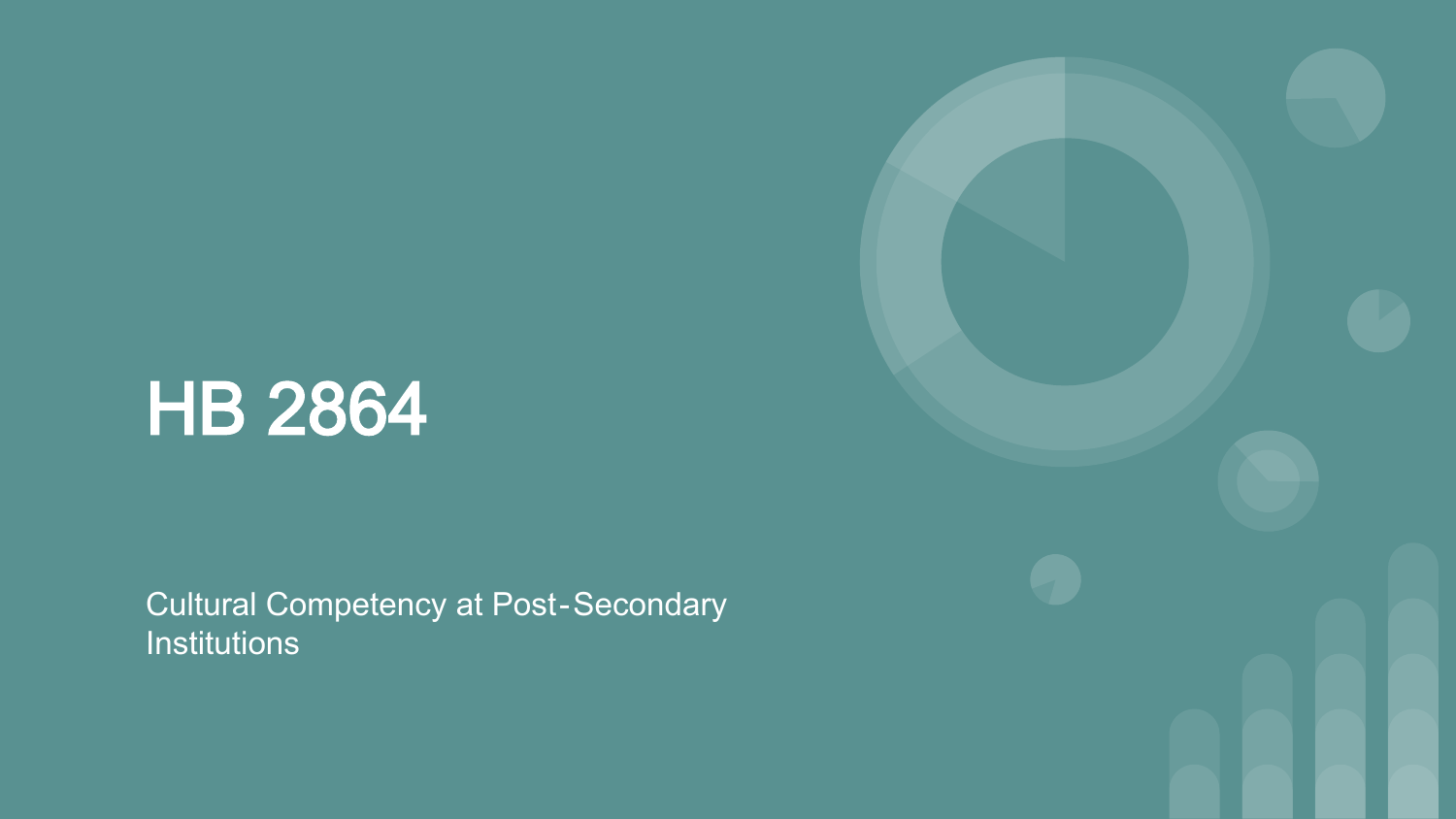# Why are we doing this?

Students reported microaggressions in the classroom, a lack of institutional resources, and a lack of understanding from peers. Data indicated opportunity gaps for marginalized populations.

- 2015 HB 3308. The HECC shall convene a work group to analyze and develop recommendations to address disparities in higher education within traditionally marginalized, underserved or underrepresented communities.
- 2016 [Disparities in Higher Education Workgroup: Report and](https://www.oregon.gov/HigherEd/Documents/HECC/Reports-and-Presentations/LegReports/HB3308-Final-Report-Jun-16.pdf)  Recommendations
- 2017 [HB 2864 enacted](https://olis.leg.state.or.us/liz/2017R1/Downloads/MeasureDocument/HB2864/Enrolled)
- It's the right thing to do for students!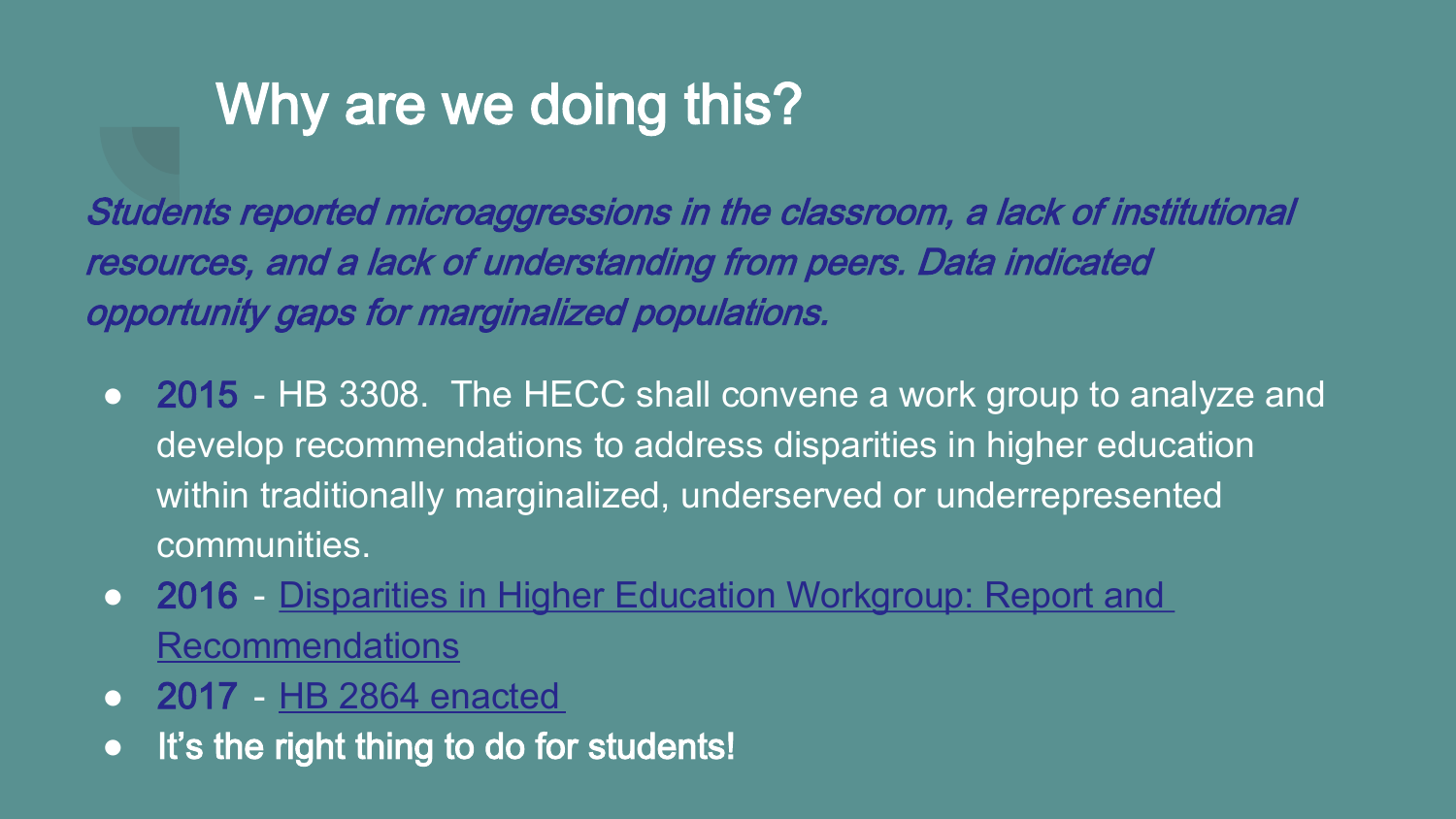#### **INDIVIDUAL**

#### **INDIVIDUAL**

A person's beliefs & actions that serve to perpetuate oppression

- conscious and unconscious
- · externalized and internalized

#### **INTERPERSONAL**

The **Interactions** between people -both within and across difference

#### **INSTITUTIONAL**

Policies and practices at the organization (or "sector") level that perpetuate oppression

**SYSTEMIC** 

#### **STRUCTURAL**

How these effects interact and accumulate across Institutions -and across history

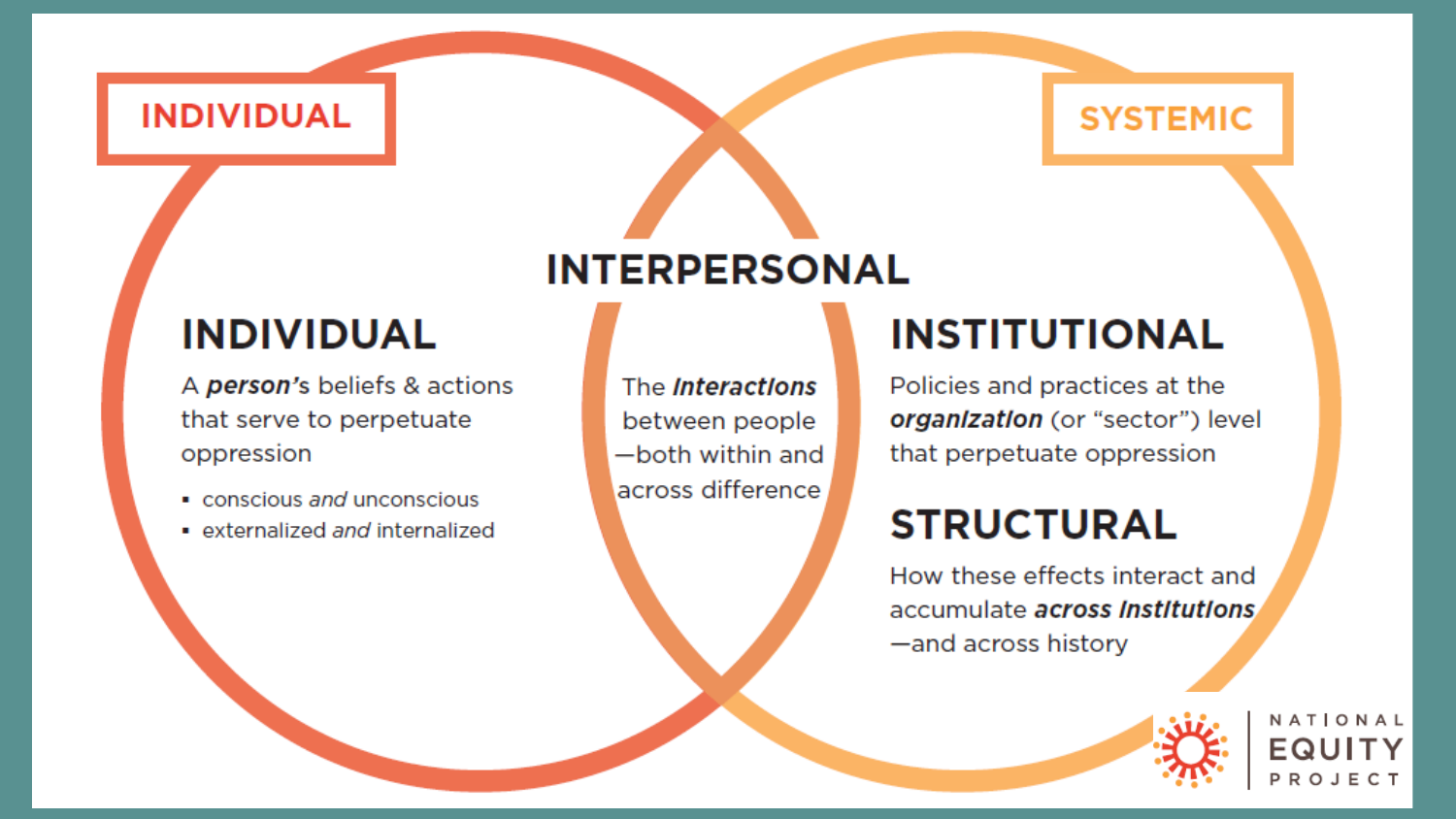# What are microaggressions?

Microaggressions are "put-downs", "subtle snubs", "dismissive looks" which are often more psychologically damaging than overt acts of racism. Sometimes referred to as "A thousand daily cuts." (Ladsen-Billings)

#### Examples:

- Wou are so articulate!"
- "This is a calculus class. Are you sure you are in the right place?"
- "There have been times when I've answered a question and then I get a responses like, "Wow! I didn't expect you to know that!"
- Following students of color around the campus bookstore to make sure they don't steal anything.
- "They are just here for the financial aid."
- "There is only one race, the human race."
- "As a woman, I know what you go through as a racial minority."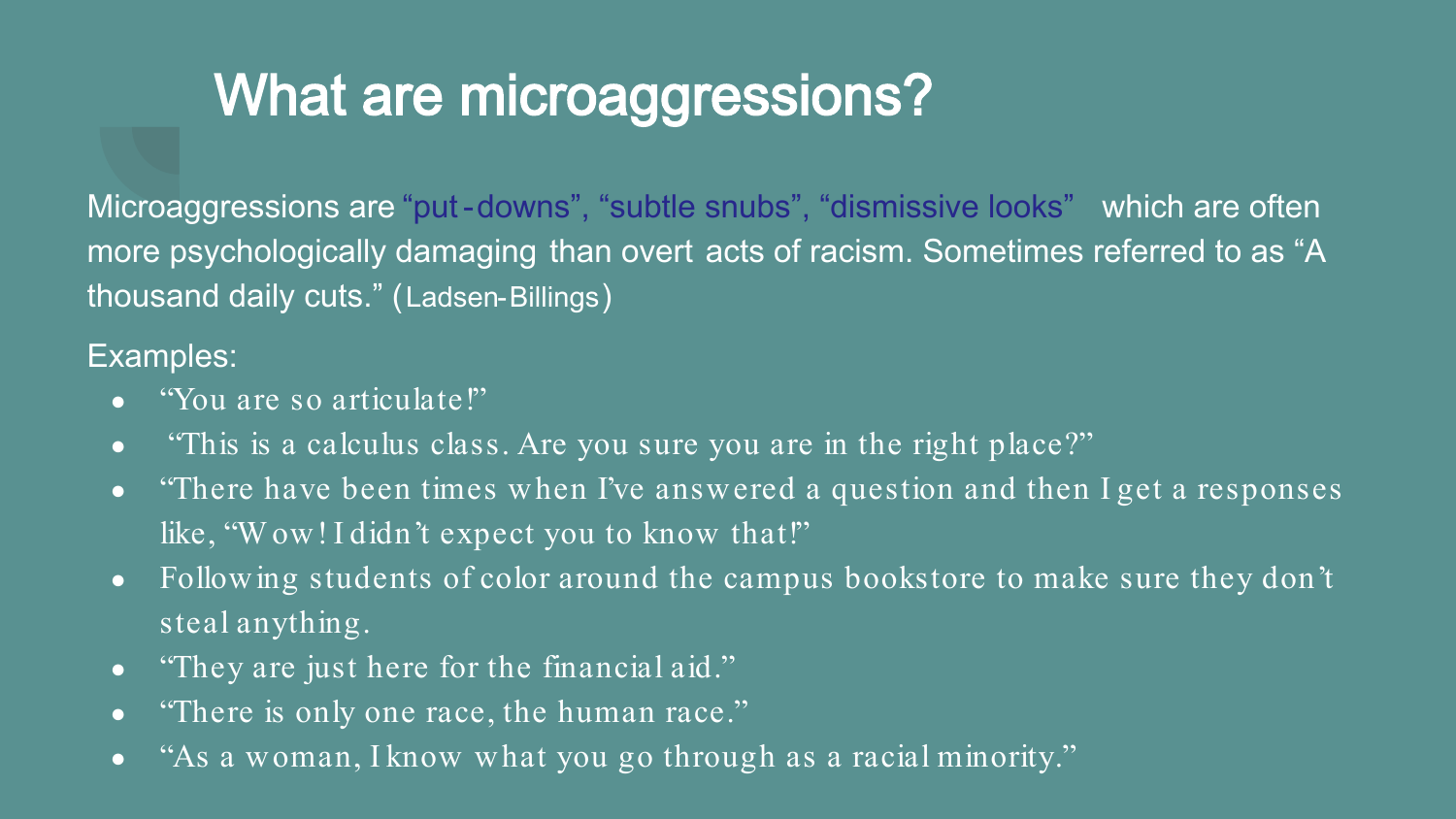### What are we required to do?

Each community college and public university must:

☑ establish cultural competency oversight committee.

☑ adopt and implement cultural fluency and competency standards for all employees.

☑ establish a process for recommending, and providing oversight for implementation of, cultural competency standards for institution and institutions' employees.

 $\sqrt{\phantom{a}}$  meet specific requirements that process established by institution must satisfy.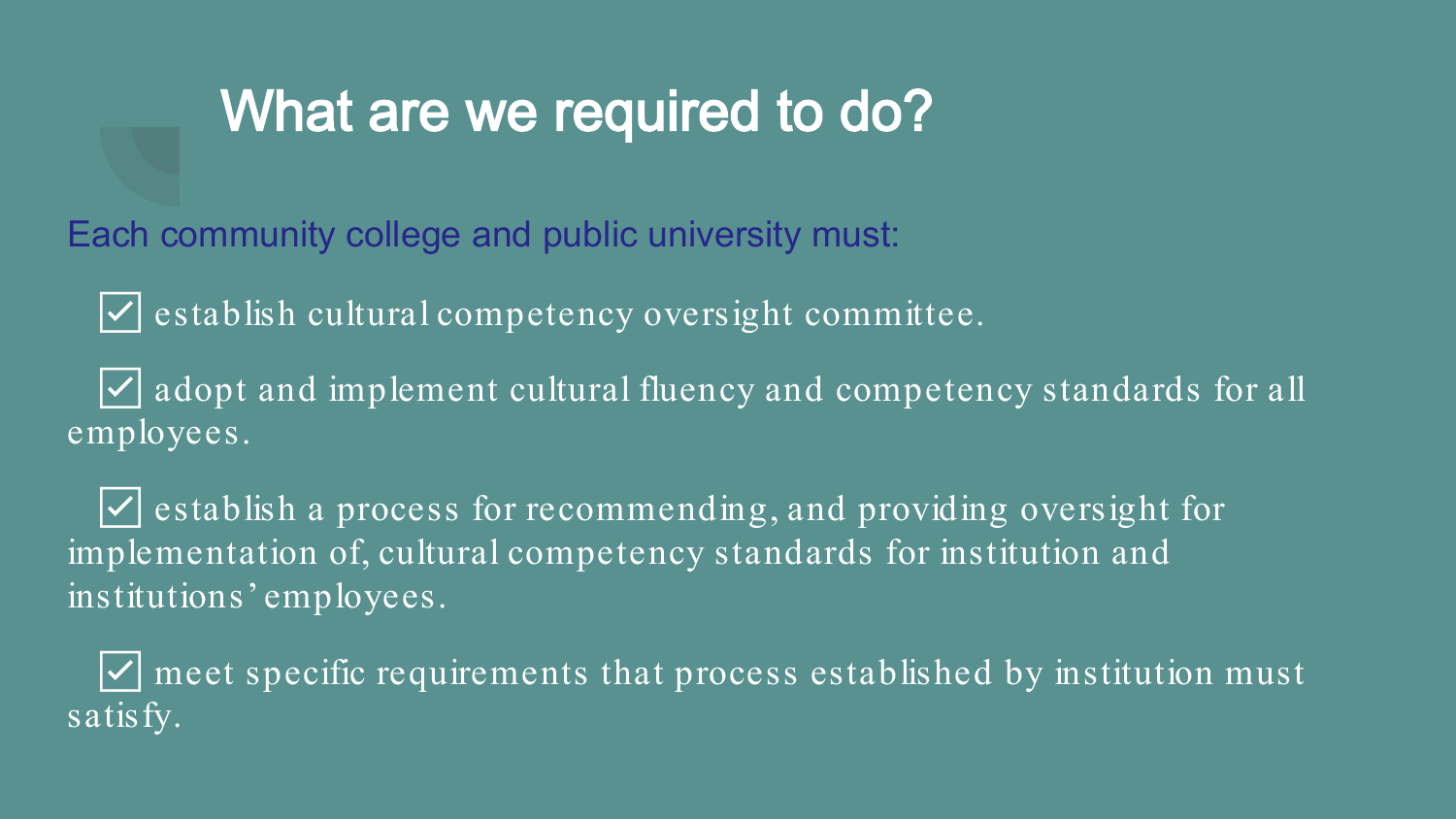### How is Cultural Competency defined?

"Cultural competency" means an understanding of how institutions and individuals can respond respectfully and effectively to people from all cultures, economic statuses, language backgrounds, races, ethnic backgrounds, disabilities, religions, genders, gender identifications, sexual orientations, veteran statuses and other characteristics in a manner that recognizes, affirms and values the worth, and preserves the dignity, of individuals, families and communities ( HB 2864 ).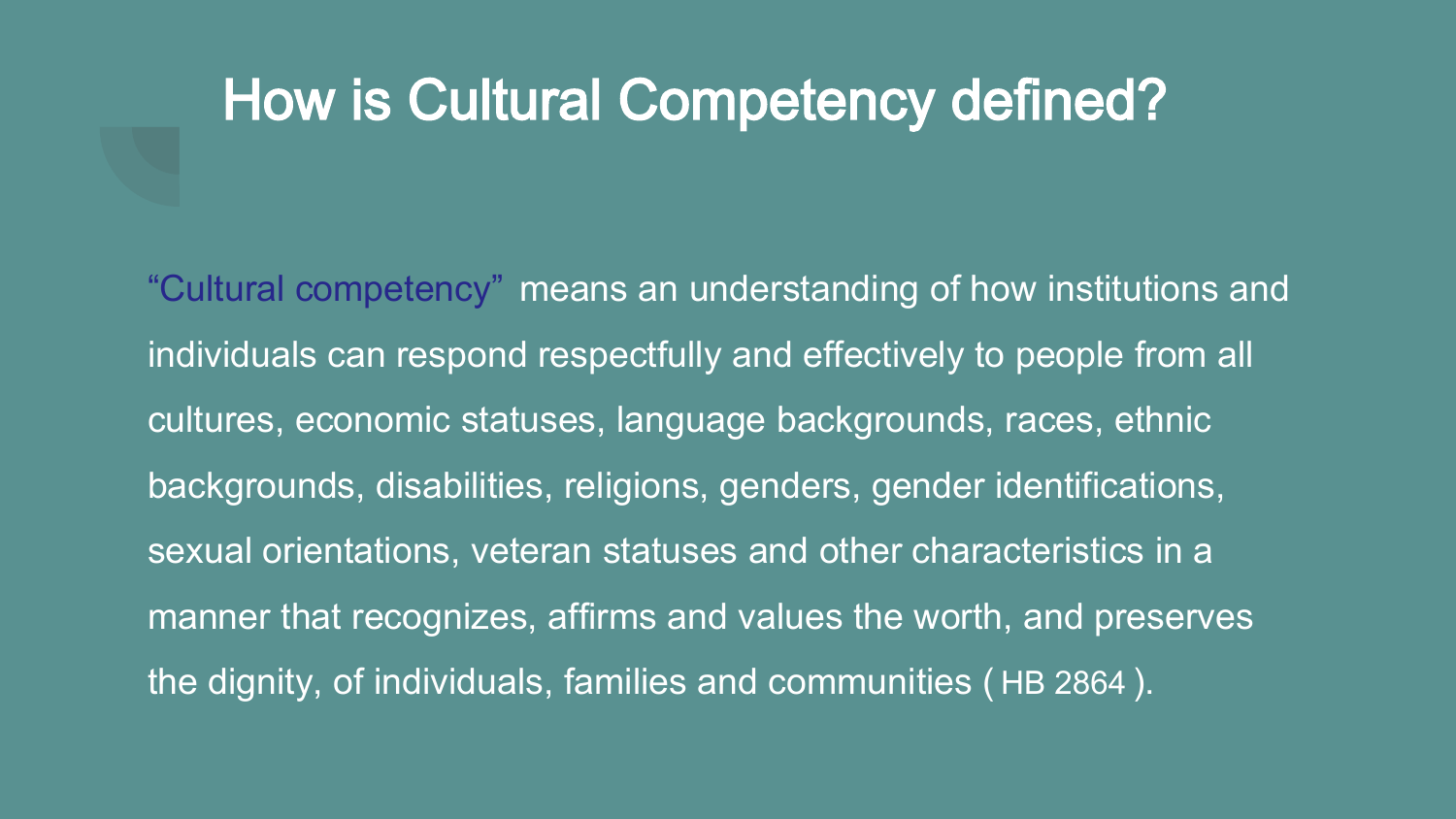### Critical Milestones and Due Dates

- 1. Not later than December 31, 2019 , establish a committee or other entity, or establish a process, that will enable the public institution of higher education to recommend, and provide oversight for the implementation of, cultural competency standards for the public institution of higher education and the institution's employees.
- 2. Not later than December 31, 2020 , be in compliance with all of the requirements set forth in section 1 of the 2017 Act.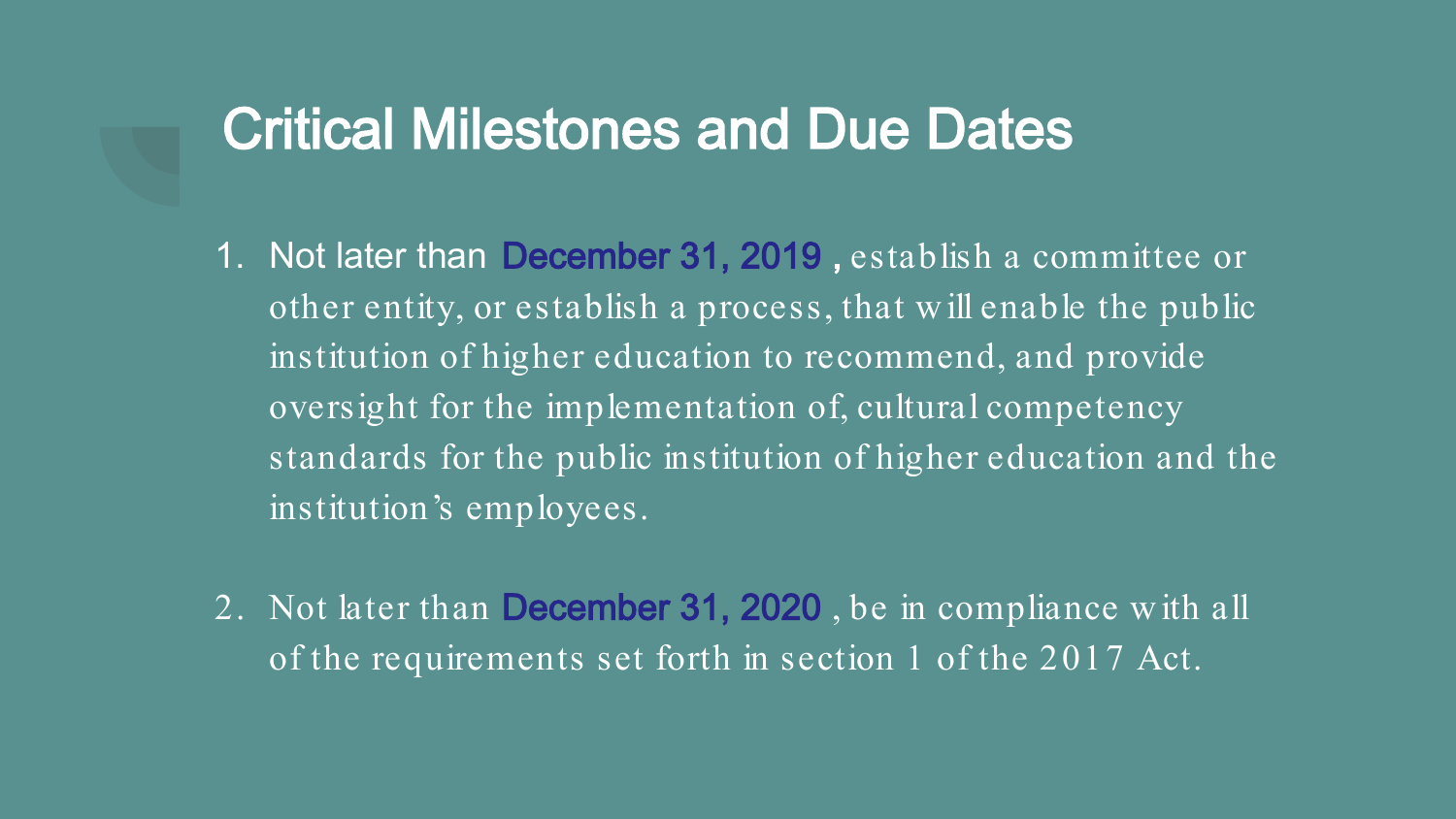### What does the process require?

❏ Include a broad range of institutional perspectives

❏ Give equal weight to the perspectives of administrators, faculty members, staff and students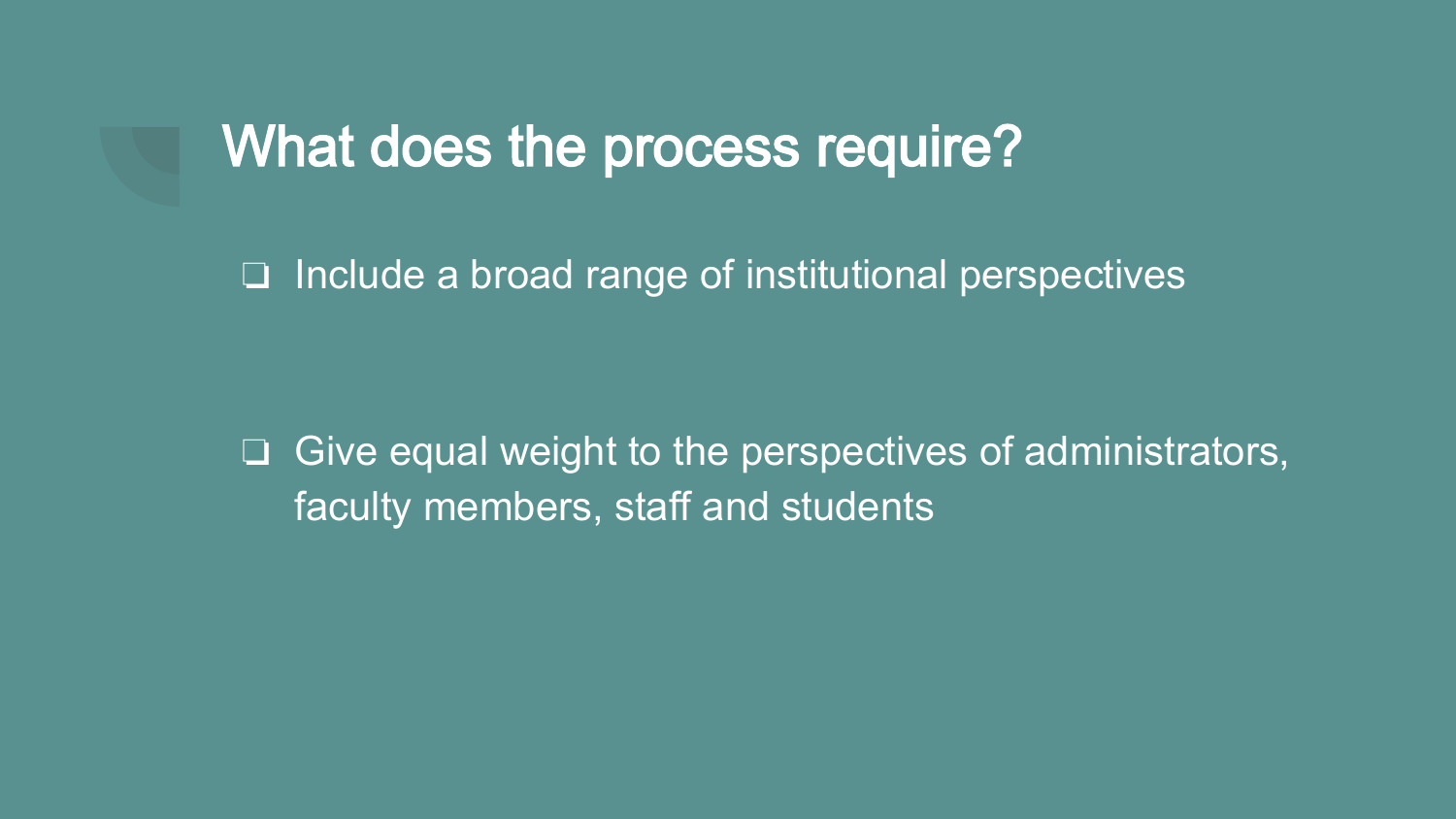### What else is required?

- □ Provide continuing *training and development opportunities* that foster the ability of the institution's faculty, staff and administration to meet cultural competency standards
- ❏ Propose institution -wide goals to improve the cultural inclusion climate for students, faculty, staff and administration from diverse backgrounds
- $\Box$  Submit *biennial report to board* regarding the institution's progress toward achieving the goals
- ❏ Recommend mechanisms for assessing how well the institution meets cultural competency standards
- ❏ Ensure that the institution clearly communicates to new faculty, staff and administrators the institution's commitment to including meeting cultural competency standards in professional development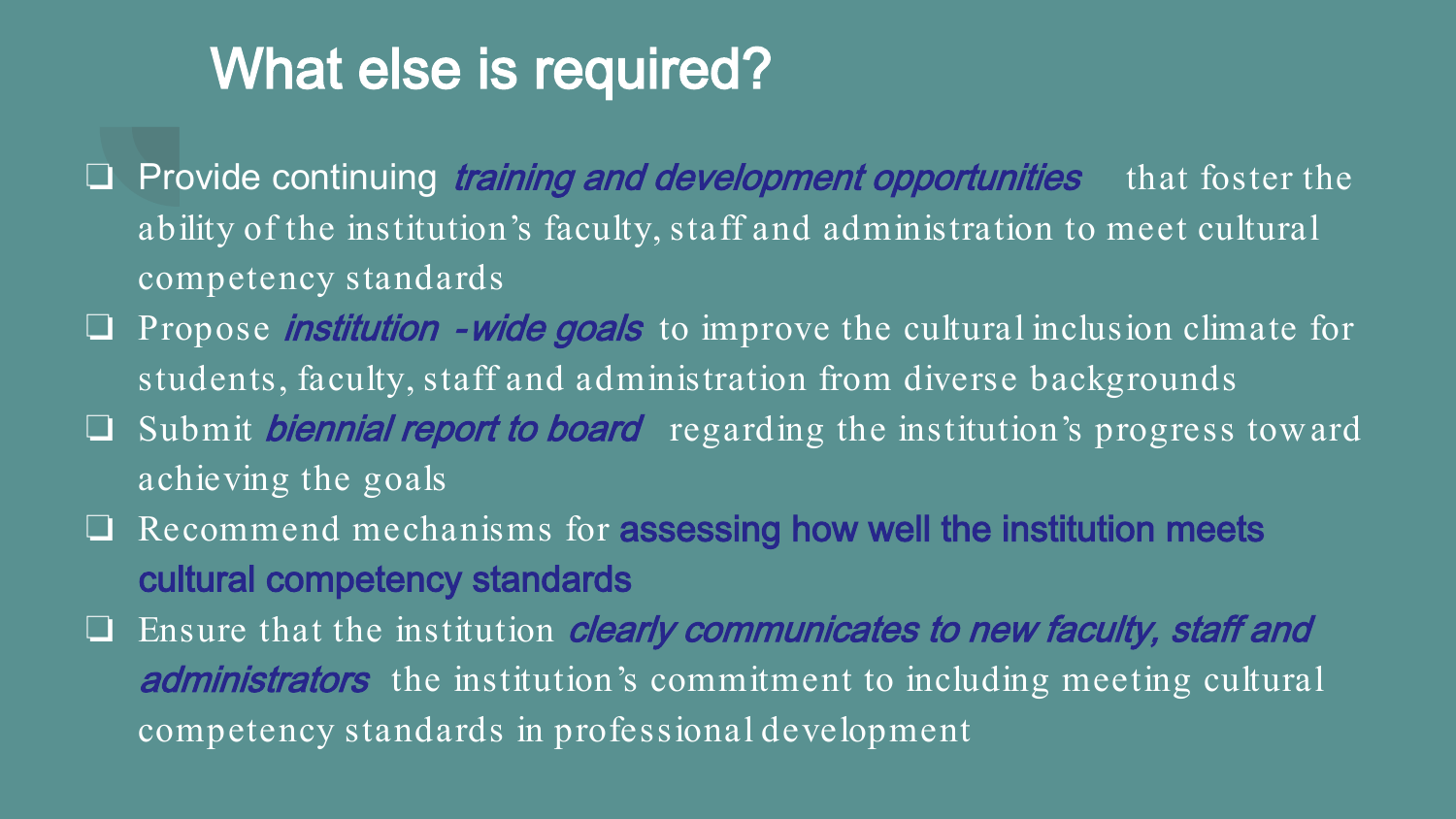# What if we think we don't need to do this?

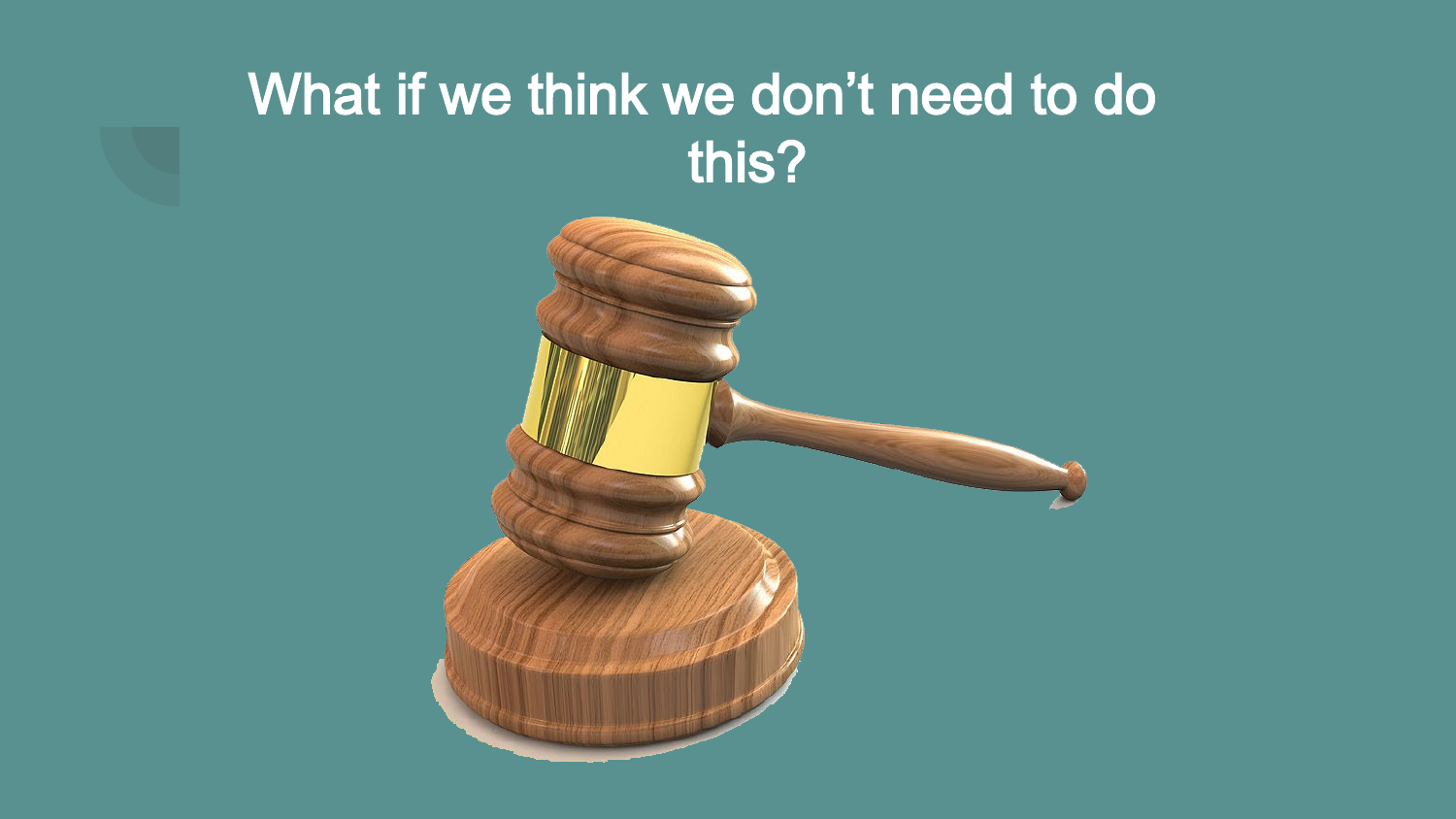# That's a lot of work - how are we going to get this all done?

- ➢ Rural CC Consortium
	- History
	- Past Projects
	- This Project
- $\triangleright$  Contractor hired to create infrastructure to meet 12/31/2019 timeline
- $\triangleright$  You will play a significant role in this work!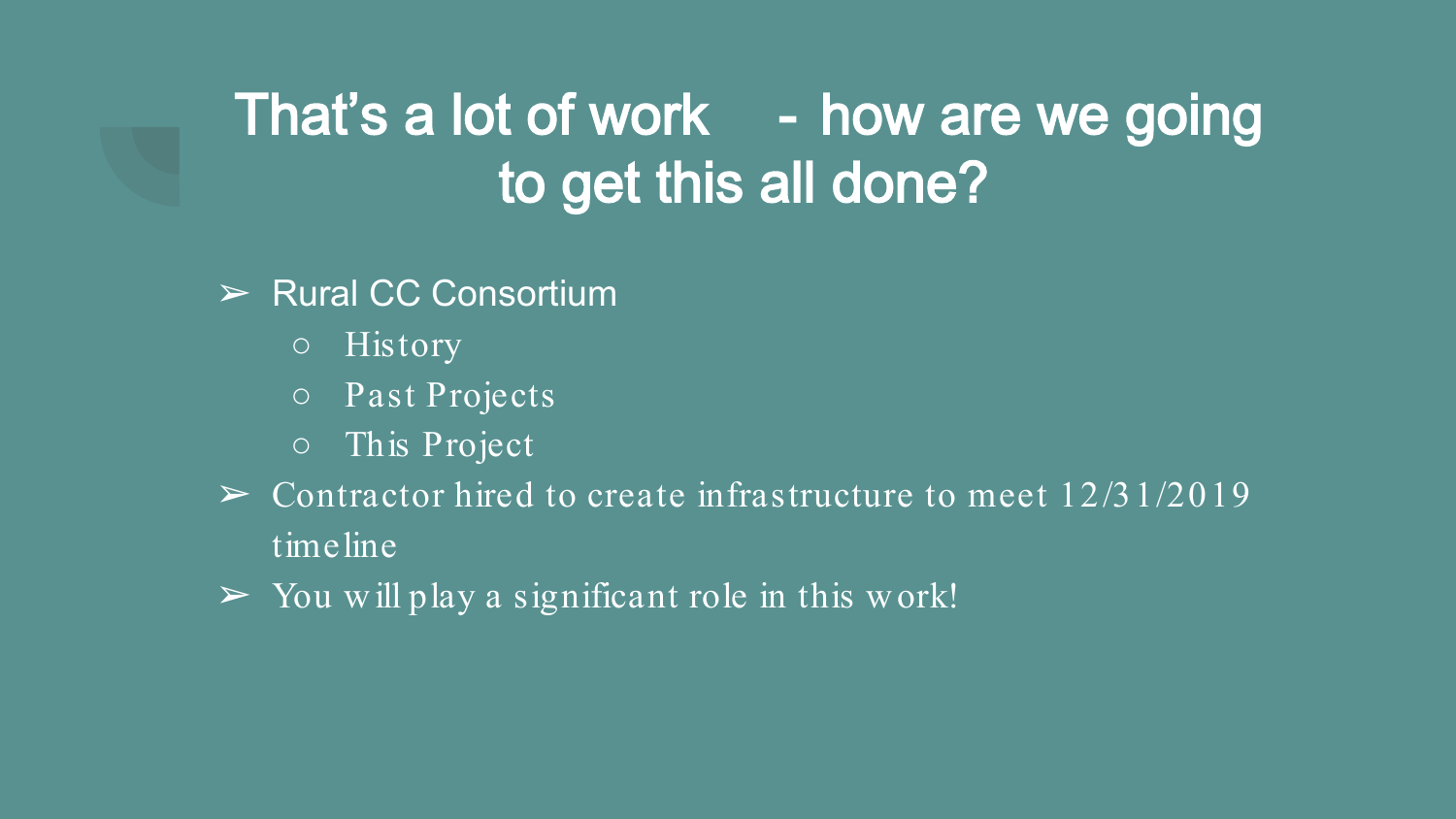# Will we still be able to decide what works at our school?

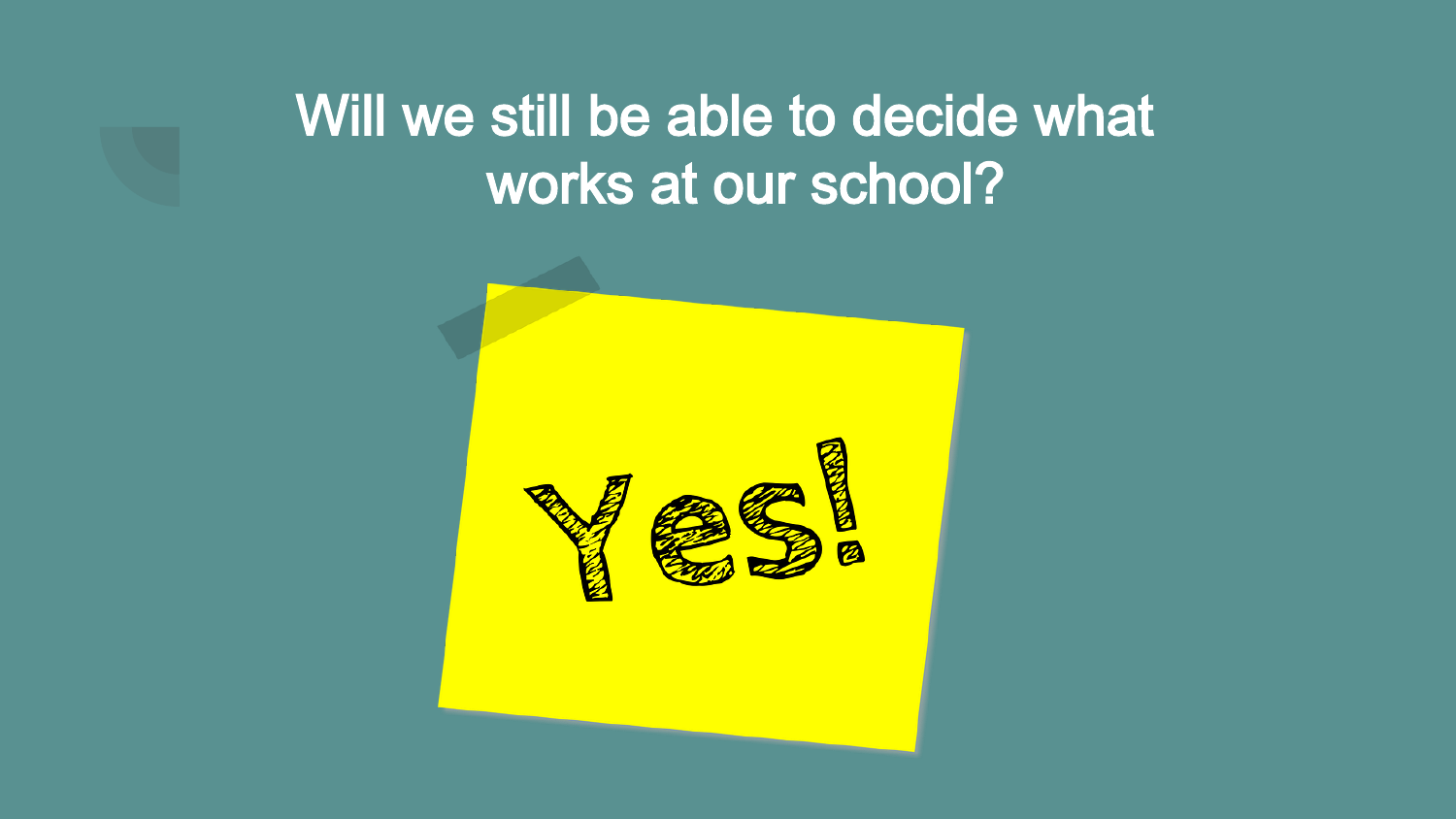# What's in it for our students? And what's in it for me?

HB 2864 gives us the opportunity to grow and develop as lifelong learners. Ask yourself, what does this work require of me as an educator and as an individual? What can I learn?